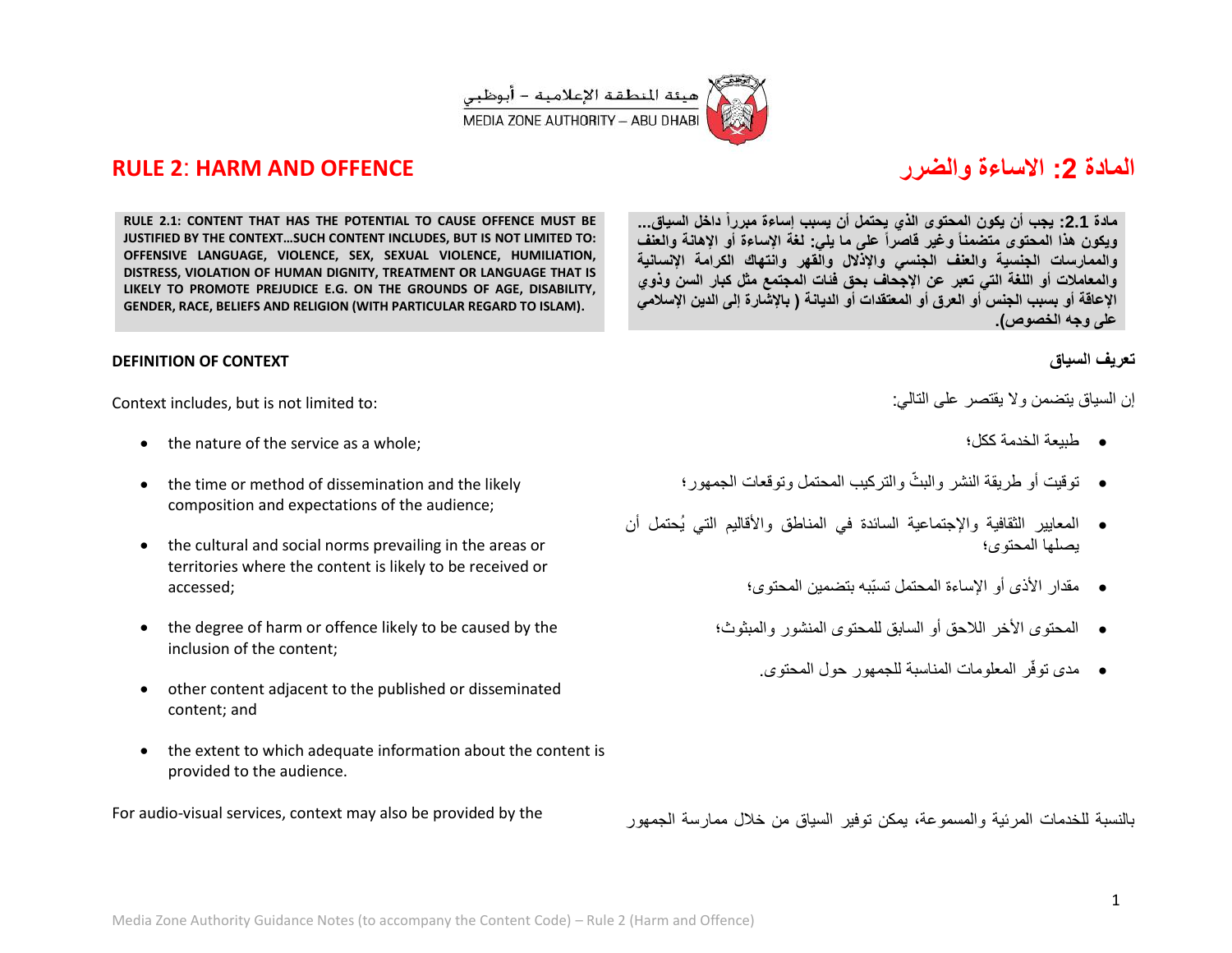

audience exercising informed choice (i.e. through subscribing to particular content packages, and the availability of encryption systems and parental controls which can limit access to premium paid-for content by children in particular).

Members of the audience that pay to subscribe to content generally exercise a greater degree of choice (and control) as to the type and strength of content they want to receive with a corresponding tolerance for receiving stronger content as a result.

**RULE 2.2: CONTENT THAT HAS THE POTENTIAL TO HARM MUST BE EDITORIALLY JUSTIFIED…THE POTENTIAL FOR HARM INCLUDES, BUT IS NOT LIMITED TO, CONTENT THAT MIGHT ENCOURAGE THE AUDIENCE TO BEHAVE IN A DANGEROUS MANNER WHICH MIGHT CAUSE THEM, OR OTHER PEOPLE, PHYSICAL, PSYCHOLOGICAL OR MORAL HARM**

## **DEFINITION OF EDITORIAL JUSTIFICATION**

Editorial justification is the reason the licensee has made the content and its reasons for disseminating it, e.g. content that:

- is appropriate for inclusion due to its creative, editorial or artistic merit;
- exposes corruption or injustice;
- is included as factual reporting; and
- is aimed at protecting public health and safety.

## **THE DIFFERENCE BETWEEN CONTEXT AND EDITORIAL JUSTIFICATION**

لحقّ اختياره المبنيّ على دراية كاملة (أي من خلال اشتراكه برزمات تتضمن محتوى خاص، وتوفّر أنطّمة التشفير وخدمات توجيه الأهل التي من شأنها الحدّ من وصول الأطفال بشكل خاص إلى المحتوى المشر وط بالدفع).

فالأشخاص الذين يدفعون مقابل الإشتراك بالمحتوى بتمتّعون إجمالاً بمقدارٍ واسع من حريّة الإختيار (والسيطرة) في ما يتعلق بنوع وقوة المحتوى الذي يرغبونَ بتلقيه إلى جانب الإحتمال المؤاتي لتلقى محتوى أشدّ حدّة نتيجة لذلك.

**مادة :2.2 ٌجب أن ٌكون المحتوى الذي ٌحتمل أن ٌسبب ضررا،ً مبرراً من الجهات المرخصة، وتكون احتماالت وقوع الضرر متضمنة وغٌر قاصرة على، المحتوى الذي ربما ٌحرض الجمهور على ممارسة السلوكٌات الخطرة أو التً ربما تعرض الجمهور أو**  الآخر بن لأضر ار بدنية أو نفسية أو أخلاقية

## **تعرٌف مبررات الجهات المر ّخص لها**

تعرّف مبررات الجهات المرخص لها على أنه السبب وراء إنتاج الجهات المرخّص لها للمحتوى وما دفعها لنشره وبثه ً على سبيل المثال، المحتوى الذي: **:بال** 

- يكون مناسباً تضمينه بسبب ميزاته الإبداعية أوالتحريرية أوالفنية؛
	- ّط الضوء على الفساد أو الظلم ٌسل
		- ٌحمل صفة التقارٌر الواقعٌة
	- ٌهدف لحماٌة الصحة والسالمة العامة.

الفرق بين السياق ومبررات الجهات المرخص لها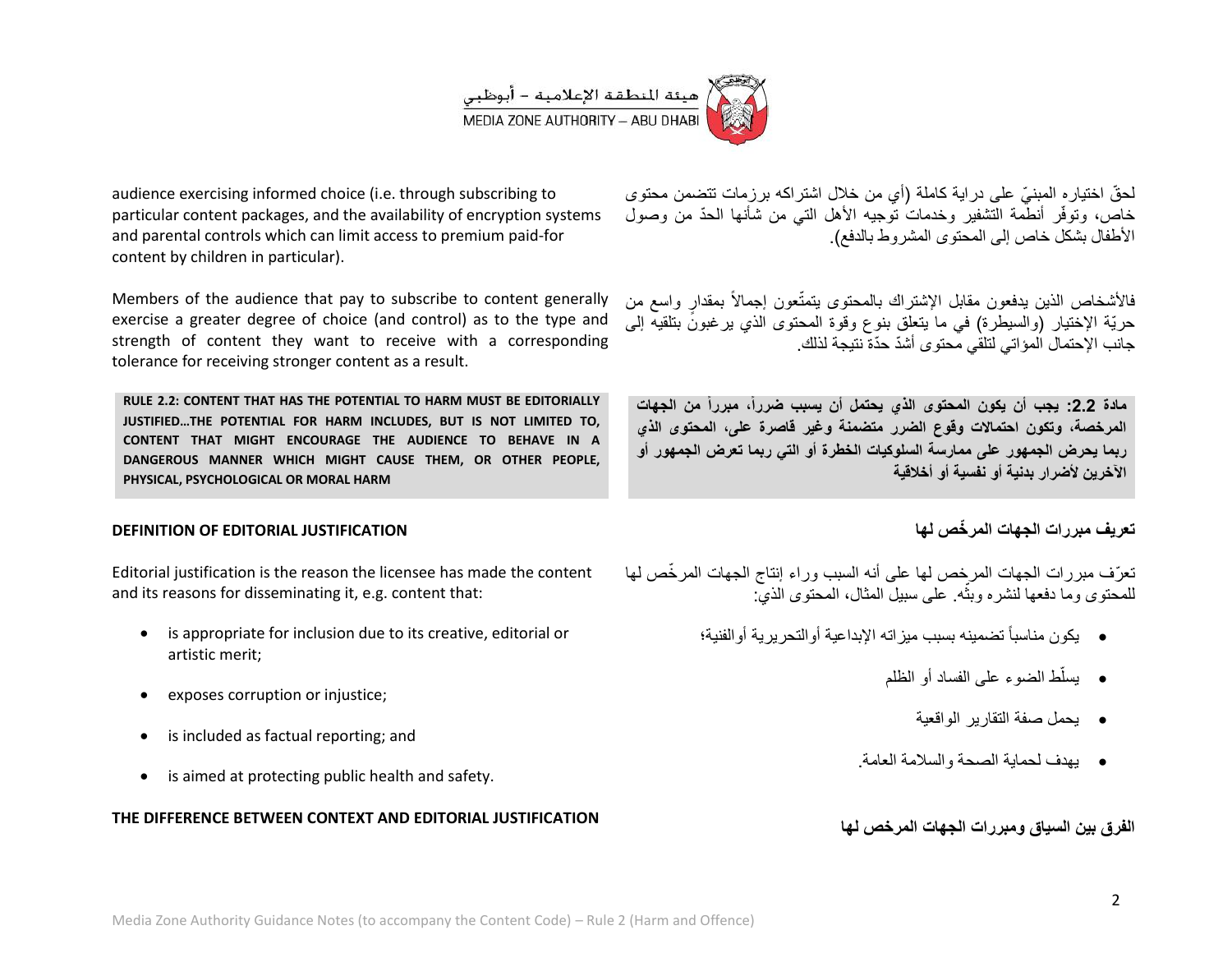

Context may be required when licensees disseminate content that might cause offence because it contains, for example, violence, sex, offensive language. Context includes but is not limited to:

- the nature of the service as a whole;
- the time or method of dissemination and the likely composition, and expectations of, the audience;
- the cultural and social norms prevailing in the areas or territories where the content is likely to be received or accessed;
- the degree of harm and offence likely to be caused by the inclusion of the content;
- other content adjacent to the published or disseminated content; and
- the extent to which adequate information about the content is provided to the audience.

Licensees must always consider the context of any content before it is disseminated.

Editorial justification means that the reasons for disseminating the content outweigh the potential for causing harm because a licensee has taken all aspects of the content into consideration and decided that it has sufficient merit to be disseminated i.e. a published story or current affairs programme which tackles a taboo subject (which is likely to cause offence to many) but which serves the public interest to such a degree that any offence that might be caused could be editorially justified. This is a very high test and one that licensees should pay particular attention to.

قد يكون من الضروري إبراز السياق حين تنشر وتبثّ الجهات المرخّص لمها محتوى من المحتمل أن يتسبّب بالإساءة بسبب ما يتضمّنه من عنف ومشاهد جنسية وألفاظ جارحة مثلاً. يتضمّن السياق ولا يقتصر على:

- طبٌعة الخدمة ككل؛
- توقيت أو طريقة النشر والبثّ وطبيعة الجمهور المحتملة وتوقعاته؛
- المعايير الثقافية والإجتماعية السائدة في المناطق والأقاليم التي قد تتلقى المحتوى؛
	- مقدار األذى أو اإلساءة المحتمل تسبّبه بتضمٌن المحتوى؛
	- المحتوى األخر الالحق أو السابق للمحتوى المنشور والمبثوث؛
	- مدى توفّر المعلومات المناسبة للجمهور حول طبيعة المحتوى.

يجب على الجهات المرخّص لها أخذ السياق بعين الإعتبار قبل نشر وبثّ المحتوى . دائماً

أما المبررات الجهات المرخص لمها، فهى تعنى أن الأسباب وراء نشر وبثّ المحتوى تفوق أهميّة احتمال تسبّب الأذى، لأن الجّهة المرّخّص لها قد أخذت كافة نواحى السياق بعين الإعتبار وقرّرت أنه يستحقّ النشر والبثّ؛ نذكر على سبيل المثال خبراً منشوراً أو برنامجاً يعالج قضايا الساعة ويتطرّق لموضوع محرّم (قد يسبّب الإساءة للبعض) ولكنه في الوقت نفسه بخدم المصلحة العامة لدرجة أن أبة إساءة قد تنتج عنه، بمكن تبر بر ها من قبل الجهات المر خص لها. إن هذا اختبار ٍ فائق الأهمية بجب أن بحظى بعناية وانتباه الجهات المر ّخص لها.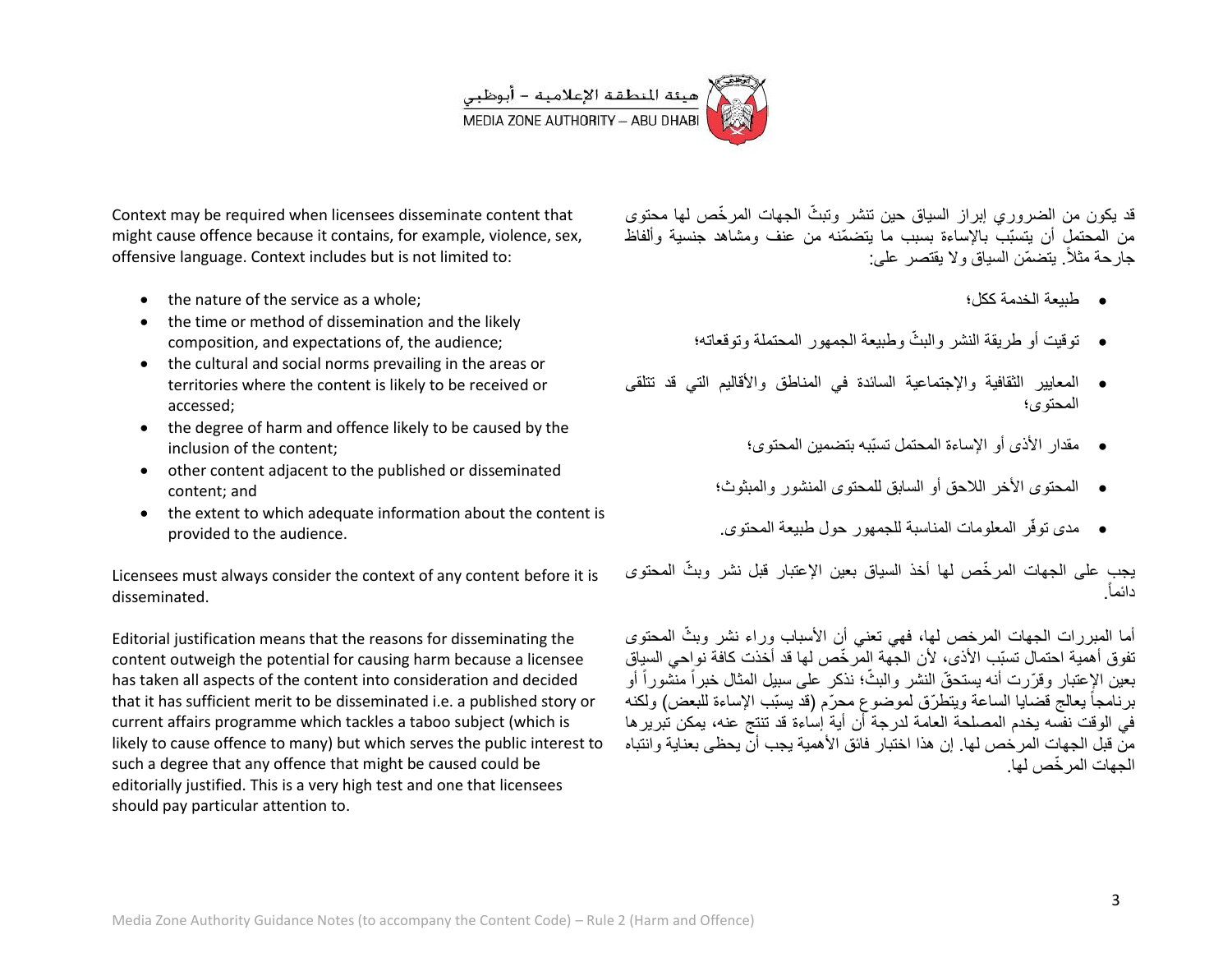

## **PROTECTING THE AUDIENCE - INFORMATION, LABELLING AND WARNINGS**

Licensees can seek to protect audiences from harmful and/or offensive content by providing appropriate information (i.e. in the form of warnings) prior to dissemination or, in the case of audio-visual licensees, by ensuring that content is scheduled appropriately.

The audience also holds a degree of responsibility for the content they actively choose to receive but Licensees should, where appropriate, help the audience to make appropriate choices by providing clear information in the form of visual and/or aural information which may serve to guard against causing offence.

In some cases editorial justification, context and/or the provision of information might not be sufficient to limit the offence likely to be caused by content that might be incompatible with the UAE's moral, social and cultural norms. In some cases, particularly if the content was created in another jurisdiction, it may be necessary to edit the potentially offensive content before it is disseminated in the UAE.

## **OFFENSIVE LANGUAGE**

The use of language (including offensive language) is constantly developing and it is more likely to be considered offensive if it is contrary to audience expectations where sensitivities can vary between generations, communities and cultures. In particular, abusive language relating to age, disability, gender, race, religion, culture and beliefs can be deeply offensive. The level of offence can also change as language acquires new meanings, for instance when mainstream culture adopts language from a minority group. Licensees should be

بمكن للجهات المر خّص لها السعى لحماية الجمهور من المحتوى المسبّبة للأذى و/أو الإساءة من خلال تقديم المعلومات المناسبة (أي على شكل تحذير ات) وذلك قبل النشر والبثّ، أو من خلال الحرص على حسن جدولة المحتوى لكلّ ما يتعلّق بالجهات

كما يتحمّل الجمهور قدراً من المسؤولية بالنسبة للمحتوى الذي يختار تلقيه. مع ذلك، يجب على الجهات المرخِّص لها مساعدة الجمهور، عندما يقتضي الأمر، على القيام بالخيار ات المناسبة عبر تزويد معطيات واضحة تُعطى على شكل معلومات مرئية أو مسموعة قد تساعد على الحماية من الإساءة

ال بّد من الذكر أنه فً بعض الحاالت قد ال تكون تبرٌرات الجهات المرخص لها أو السياق أو توفير المعلّومات عناصر كافية للحدّ من الإساءة المحتمل تسبّبها من قبل المحتوى الذي قد لا يتوافق والمعايير الأخلاقية والثقافية والإجتماعية للإمارات العربية المتحدة. ففي بعض الحالات، وخاصة إذا كان المحتوى قد أعدّ في بلد آخر ، قد يكون من ُ الضروري إجراء التعديلات في المواد التي قد تسبّب الإساءة وذلك قبل نشرها وبثها في اإلمارات العربٌة المتحدة.

## الأ**لفاظ المسىئ**ة

إن استعمال اللغة (بما في ذلك اللغة المسيئة) في تطوّر مستمر، ويزيد مستوى إساءتها إذا تعارضت مع توقعات الجمهور حيث تتراوح الحساسيات بحسب الأجيال والمجتمعات والثقافات. يذكر بشكل خاص أن لغة الإجحاف بحقّ فئات المجتمع كالكبار في السنّ وذوي الإعاقة، أو الجنس والعرق والدين والثقافة والمعتقدات قد تكوّن شديدة الإساءة. يتغيّر مقدار الإساءة المسبّبة أيضاً مع اكتساب اللغة لمعانٍ جديدة، كما في الحالات التي تتبنى الثقافة السائدة لغة الأقلية. لذلك، يجب على الجهاتَ المر خّص لها أنّ تنتبه للمعنى المتغيّر للغة، وأنت تحاول تفادي استخدام اللغة التي تعتبر، أو يمكن أن

**حماٌة الجمهور – المعلومات، التصنٌف والتحذٌرات**

المرخّص لها البثّ المرئي والمسموع.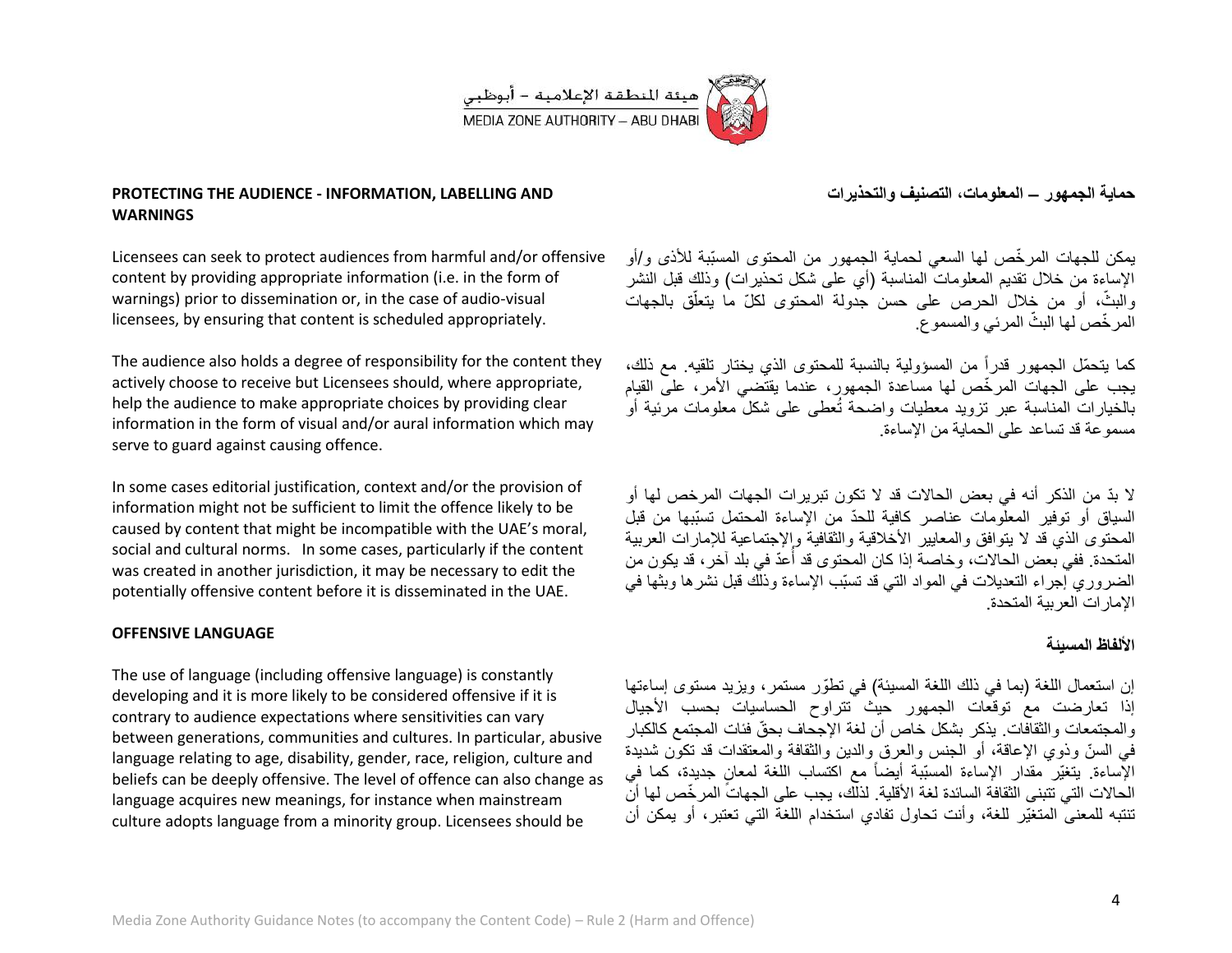

mindful of the changing meaning of language, and try to avoid language that is, or has the potential to be, received by some members of the audience as offensive.

When considering whether or not to include offensive language in content, licensees should take into account:

- the individual impact of a particular swearword or the cumulative effect of a series of swearwords (or other offensive language) ;
- the type of content in which it appears; for example in dramas and films, character and plot development may lessen the impact of offensive language. In a newspaper article or documentary, whilst offensive language might reflect the reality of a person or group, it may be less acceptable to the wider audience; and
- whether information such as warnings might reduce the potential for offence prior to dissemination.

*Specifically:*

- racist terms and content should be avoided unless it can be editorially justified and is in context;
- particular care should be taken regarding the language used when portraying stereotypes. Stereotypes or caricatures of a particular community, or the discussion of difficult or controversial issues involving that community where stereotypical language is used about them, may be considered

تعتبر ، مسبئة من قبل بعض افر اد الجمهور .

عند التفكير في تضمين أو عدم تضمين المحتوى على لغة مسيئة، يتوجّب على الجهات المر خّص لها أخذ النقاط التالية بعين الإعتبار :

- التأثٌر الفردي لشتٌمة معٌنة أو التأثٌر التراكمً لسلسلة من الشتائم )أو بصورة أخرى، اللغة المسبئة)؛
- نوع المحتوى الذي تظهر فٌه؛ فعلى سبٌل المثال، قد ٌقلل ظهور الشخصٌات وتطوّر الحبكة في الأفلام والبرامج الدرامية من وقع اللغة المسيئة. أما في مقالة صحفية أو برنامج وثائقي، يعكس استعمال اللغة المسيئة حقيقة الشخص أو المجموعة وتكون بالتالي أقلّ تقبلاً من قبل الجمهور الأوسع؛
- ما إذا كانت المعلومات المطروحة كالتحذٌرات ٌمكن أن تقلل من احتمال التسبب بالأذى وذلك قبل النشر و/أو البثّ

ونخص بالذكر التال:ً

- يجب تجنَّب المحتوى والألفاظ العنصرية إلا في حال إمكانية تبريرها من قبل الجهات المرخص لها وانتمائها للسباق؛
- يجب توخَّى الحذر في ما يتعلَّق باللغة المستعملة لرسم الصور النمطية. فالكاريكاتور والرسوم النمطية الخاصة بمجتمع معين، أو المناقشة حول قضايا معقدة ومثيرة للجدل تخصّ ذلك المجتمع حيث تستعمل لغة مقولبة خاصة بهذه القضايا، قد تعدّ جميعها مسيئة. يجب في الإجمال تجنب هذه اللغة إلا في حال تبر بر ها من قبل الجهات المر خص لها، ونذكر على سبيل المثال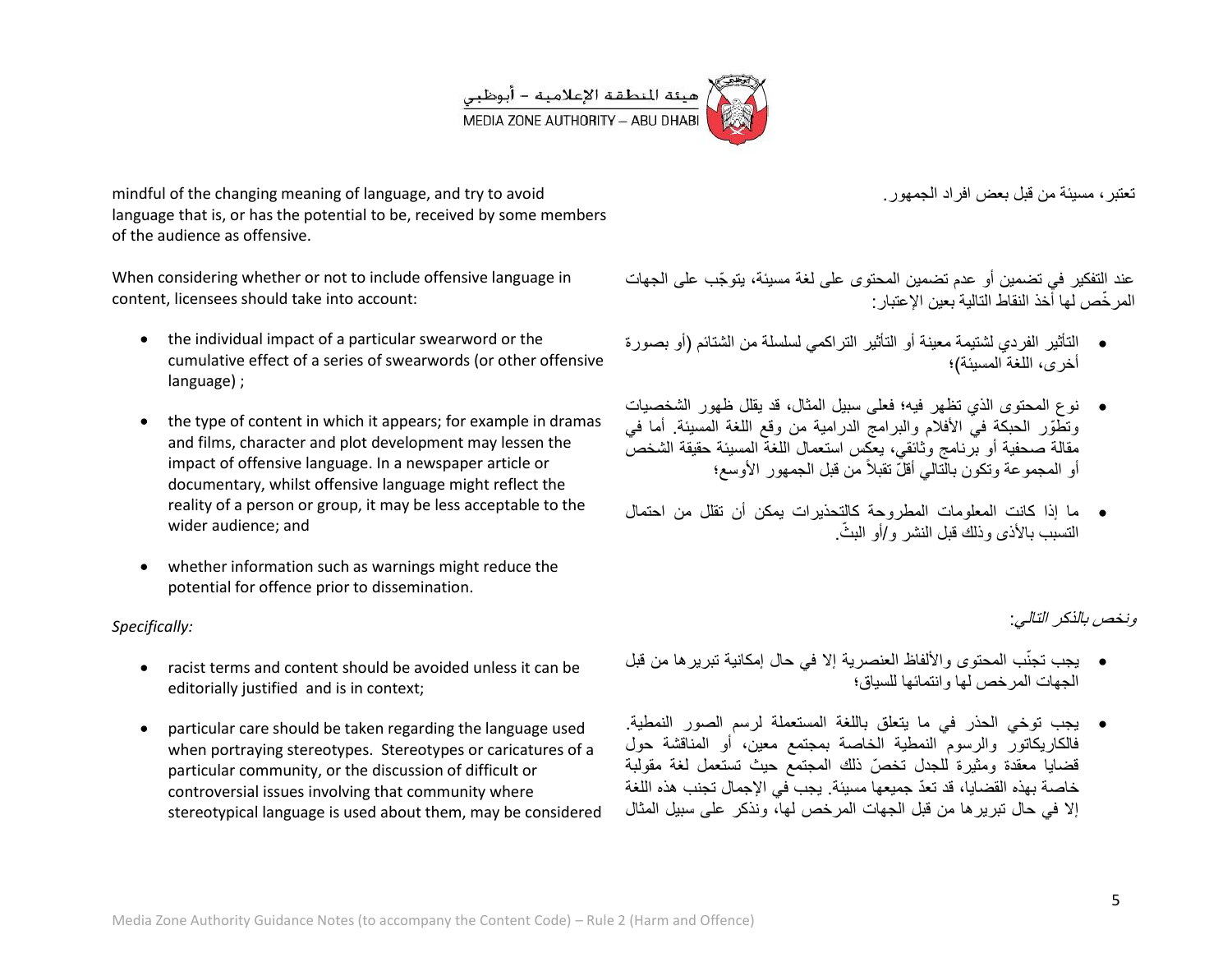

offensive. Such language should generally be avoided unless it can be editorially justified for example if it is used in satire where the comedy depends to an extent on the use of exaggerated stereotypes. Licensees should always make careful decisions about whether the use of a particular stereotype is editorially justified.

 licensees should be aware that the use of offensive language directly coupled with [what are regarded as] holy names may cause offence to people with strongly held religious or cultural beliefs and is therefore unlikely to be acceptable.

#### **VIOLENT, DANGEROUS OR SERIOUSLY ANTI-SOCIAL BEHAVIOUR**

To comply with the Code licensees should not encourage, condone or glamorize violent, dangerous or anti-social behavior and have a responsibility to ensure that any such content, if it is disseminated, is justified by the context.

#### **VIOLENCE**

Violence may be portrayed and reported on by licensees, particularly in news coverage. Licensees have the creative freedom to include a widerange of material in content and the right to freedom of expression to explore areas which may raise social issues. However, violence that is 'real' as opposed to that which is clearly fiction can have a strong impact on the audience (although fictional violence, if it is scheduled at times when children are likely to be in the audience, can cause considerable offence). Licensees should therefore consider the likely composition of the audience, the context and the editorial justification for disseminating content that depicts violent behavior irrespective of

استعمالها بصيغة التهكم حيث ترتكز الكوميديا إلى حدّ ما على الإستعمال المبالغ للصور النمطية. يجب على الجهات المرخّص لها أن تتوخى الحذر دائماً عند اتخاذ قرار ات حول ما إذا كان استعمال صورة نمطية معيّنة مبر ر من الجهات المرخص لها.

 ٌجب على الجهات المر ّخص لها اإلدراك بأن استعمال اللغة المسٌئة بشكل مباشر وإلى جانب (ما يعتبر) الأسماء المقدسة قد يتسبب بالإساءة لمن يؤمن بمعتقدات دينية أو ثقافية عميقة ومن غير المحتمل بالتالي أن يُر حّب بها.

**السلوك العنٌف أو الخطر أو المعادي للمجتمع بشكل كبٌر**

تطبيقاً للائحة، يجب على الجهات المرخّص لها عدم تشجيع، أوالتغاضي عن أو تعظيم العنف والسلوك الخطر أو المعادي للمجتمع، كما تتحمل مسؤولية الحرص على تبرير أي محتوى أُعّدّ للنشر و/أوّ البثّ منّ خلال السياق.

#### **العنف**

يمكن للجهات المرخّص لها تصوير العنف ونقله، خاصةً من خلال التغطية الإخبارية. تملك الجهات المر خّص لها الحرية الإبداعية لتضمين المحتوى نطاق واسع من المواد، كما تتمتع بحرية التعبير للكشف عن نواح قد تثير قضايا إجتماعية. إلا أن العنف ٍ "الحقيقي" بالمقارنة مع العنف "الخيالي" بشكّل واضح يملك تأثيراً عميقاً على الجمهور (على الرغم من أن عرض العنف الخيالي في أوقات يشتمل فيها الجمهور على الأطفال، يمكن أن يسبّب الكثير من الإساءة). لذلك، يجب على الجهات المرخّص لها التفكير في التركيبة المحتملة للجمهور، فضلاً عن السياق ومبررات الجهات المرخص لها لنشر وبثّ المحتوى الذي يصور العنف بغض النظر عن ما إذا كان حقيقياً أو خلاف ذلك.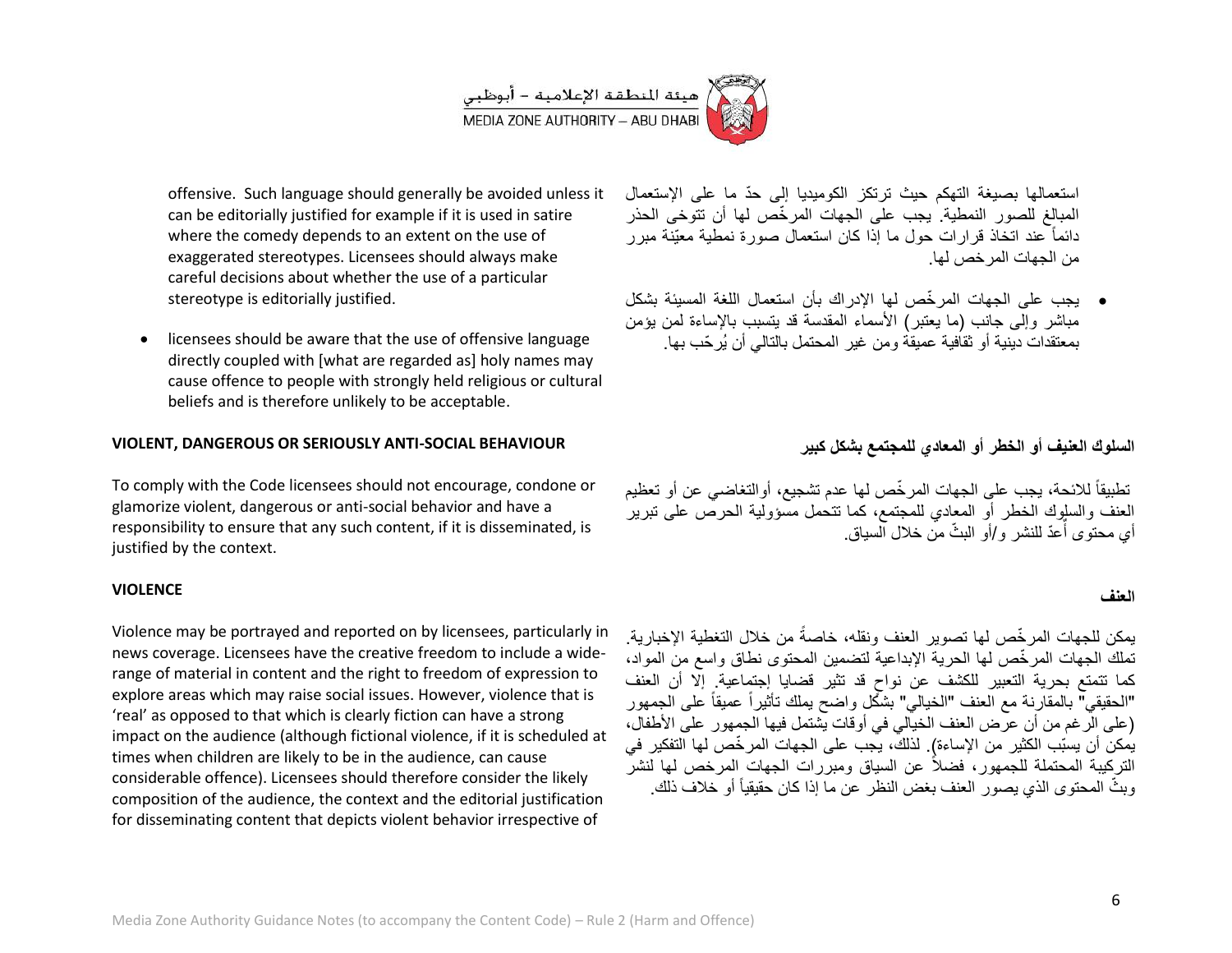

whether it is real or otherwise.

#### **DANGEROUS BEHAVIOUR**

Dangerous behavior (particularly in factual content) might include dangerous driving such as speeding and how-to instruction (i.e. on how to make incendiary devices or Molotov cocktails). In addition there are a range of activities that may be problematic such as extreme sports and/or stunts done in a humorous context that raise issues about the glamorization of such activities. Even when scheduled appropriately (i.e. later and aimed at an older audience) such content could still encourage vulnerable and younger audiences to believe that such behavior could be easily and harmlessly copied. Licensees must consider such content carefully before disseminating it and may consider that a warning before the content is disseminated would be appropriate.

#### **ANTI-SOCIAL BEHAVIOUR**

Anti-social behaviour might include material that promotes civil unrest which encourages the public to break the law through civil disobedience and unlawful activity, or to behave in an aggressive manner towards people or their property. When reporting on public disorder in particular, the decision as to whether material is suitable for inclusion will largely depend upon the context. It is accepted that news organisations will report on anti-social and violent activity, but it is the context in which the content is presented that should be considered (i.e. whether it is reported on impartially as opposed to endorsed or promoted).

#### **NUDITY AND SEX**

## **السلوك الخطِ ر**

قد يتضمن السلوك الخطر، وخاصة ذلك الموجود ضمن محتوىً مبنى على الوقائع، مشاهد حول القيادة المتهوّرة كالسرعة والتعليمات الإرشادية أي كيفية صنع الألات الخارقة أو متفجرات المولوتوف. إضافة إلى ذلك، هناك نطاق واسع من النشاطات التً قد تشكل إشكالية، كأنواع الرياضة الشديدة الخطورة و/أو الأعمال الجريئة، التي تمثلُ في إطار فكاهي بِثْير مسائل حول تعظيم هذه النشاطات. حتى ولو جرى العرض في وقّت مناسب (أي في وقت متأخر وللبالغين)، يمكن لمثل هكذا محتوى أن يشجّع الجماهير الأصغر سناً والتي هي عرضة للتأثر على التصديق بأنه يمكن تقليد هذا السلوك بسهولة ومن غير أذيَّة. يجب على الجهات المرخِّص لها مراجعة المحتوى من هذا النوع بحذر قبل نشره وبثه، بالإضافة إلى عرض تحذيرات مناسبة قبل أن تقوم **:بال** بذلك.

## **السلوك المعادي للمجتمع**

يتضمن ذلك مواداً تأجّج الإضطراب المدنى الذي يشجّع الشعب على خرق القانون من خلال العصبان المدني والممارسات المحظورة، أو التصرف بطربقة عدائبة تجاه الآخرين وممتلكاتهم. أثناء تغطية أعمال الشغب بشكل خاص، السياق هو العامل الأساسي لاتخاذ القرار حول ما إذا كانت المواد مناسبة لتضمينها في المحتوى أم لا. فمن المقبول أن تغطى المؤسسات الإخبارية الممارسات العنيفة والمعادية للمجتمع، ولكن يجب الأخذ بعين الإعتبار السياق الذي يقدّم المحتوى من خلاله (أي إذا تمتّ التغطية بإنصاف أو تمّ تأييدها والترويج لها).

**التعري والجنس**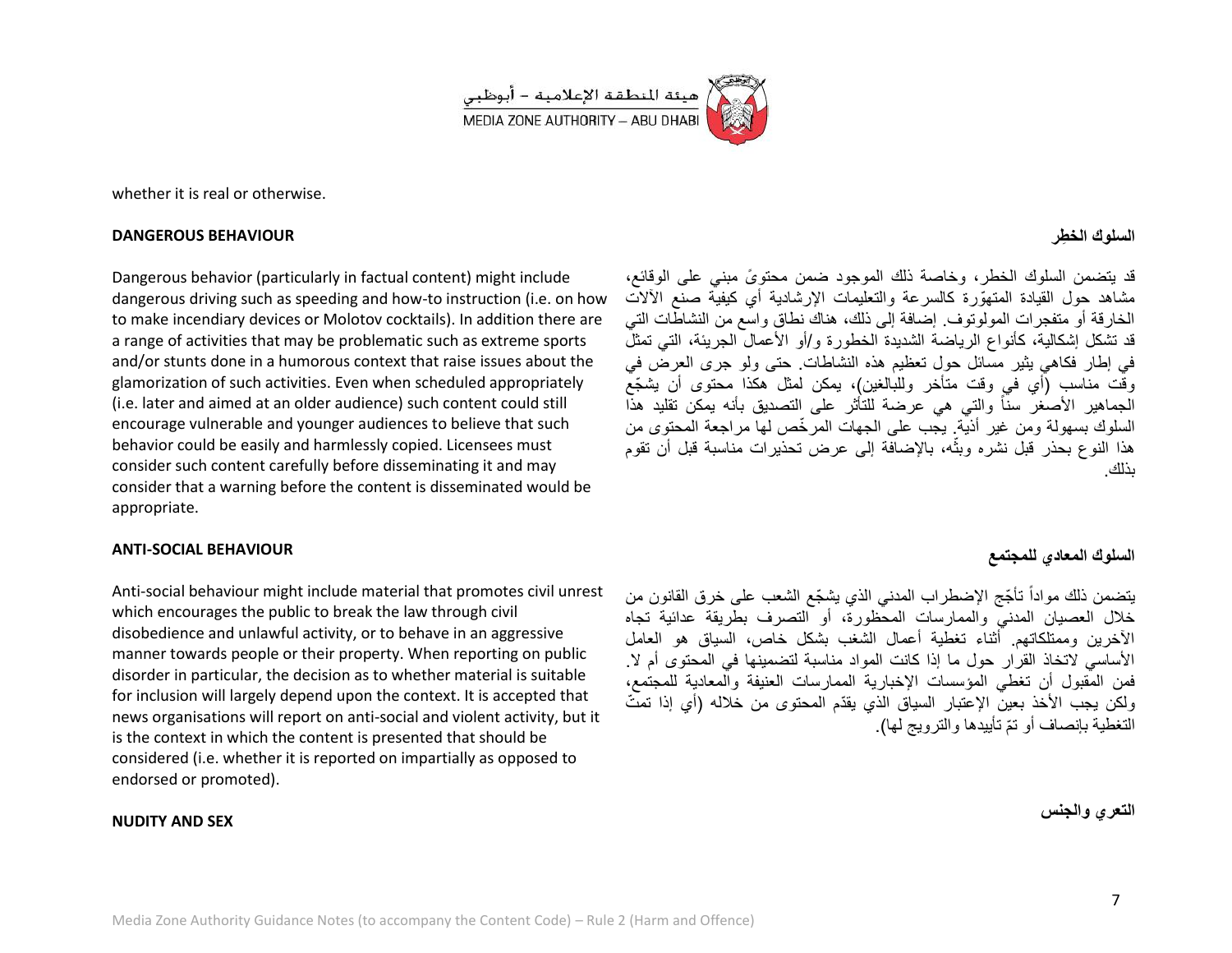

Licensees should be aware of the prevailing conservative attitude in the UAE to depictions of nudity, sexual content and sexually suggestive material. Such content must be in context, editorially justified and – where appropriate –audiences should be provided with adequate information or warnings prior to dissemination to avoid causing offence. Appropriate scheduling (particularly on the part of audiovisual media services) is important in reducing the likelihood for offence.

#### **DRUGS**

Licensees should consider carefully whether there is sufficient context and editorial justification for any references to drugs included in content (please also see the Guidance for Rule 1.2).

Obviously factual content that reports on the dangers of drug abuse or on a significant customs exercise that has confiscated illegal drugs differs significantly from a piece of fictional content which incorporates drug use and abuse as part of the narrative. Licensees should consider the editorial justification for the inclusion of such material and take very careful consideration of scheduling (i.e. to avoid children and younger people in the audience). It is important to note that this rule does not relate solely to 'illegal' drugs but also to the use and possible abuse of prescription drugs/medications.

#### **TRAILERS AND PROGRAMME PROMOTIONS**

Trailers and promotions come upon the audience unawares so they are not able to make an informed choice about whether to watch or listen to them. Audio-visual licensees should ensure that all content (and not just that contained in 'programmes' or 'substantive programme

ٌجب على الجهات المر ّخص لها أن تكون على علم بالموقف المحافظ السائد فً الإمارات العربية المتحدة إزاء مشاهد التعري والمحتوى الجنسي والمواد الموحية بالجنس. إن مثل هذا المحتوى يجب أن يعرض ضمن سياق، و أن يكون مبرراً من الجهات المرخص لها، كما يجب عند الحاجة تقديم المعلومات المناسبة أو التحذيرات للجماهير قبل النشر والبثّ وذلك لتفادي الإساءة. إن الجدولة المناسبة (خاصة من جانب أصحاب الخدمات الإعلامية المرئية والمسموعة) مهمة للحدّ من الإساءة التي يحتمل التستّب بها.

#### **المخدرات**

يجب على الجهات المر خّص لها التنبّه لوجود ما يكفي من مبر رات الجهات المر خص لمها والسياق عند الإشارة إلى المخدرات ضمن المحتوى (الرجاء الرجوع إلى التعليمات حول المادة 2.1(.

وهناك اختلاف كبير بين المحتوى الواقعي الذي يبرز مخاطر الإدمان على المخدرات أو يصوّ ر عملية ضخمة قامت بها الجهات الجمر كية لمصادر ة الممنو عات وبين المحتوى الخيالي الذي يجسّد تعاطى المخدرات والإدمان كجزء من القصة. يجب على الجهات المر خّص لها اللجوء إلى مبررات الجهات المرخص لها لتضمين مثل هذه المواد كما عليها الإهتمام أيضاً بالجدولة (وذلك لتفادي اشتمال الجمهور على الأطفال واليافعين). من المهم الإنتباه إلى أن هذه المادة لا تعني بالمخدر ات "غير القانونية" فقط وإنما أبضاً بتعاطي واحتمال سوء استعمال الأدوية والعقاقير .

## الأفلام القصيرة والعروض الترويجية للبرامج

تعرض الأفلام القصير ة والعروض التروبجية للبرامج على حين غرة فلا بتمكن الجمهور من اتخاذ قرار مبنى على دراية كاملة حول مشاهدتها أو الإستماع إليها. لذلك، بنو جّب على الجهات المر خّصّ لها من اصحاب الخدمات المر ئبة – السمعيّة الحر ص على أن تكون كافة انواع المحتوى (وليس فقط تلك التي تشتمل عليها "البرامج" أو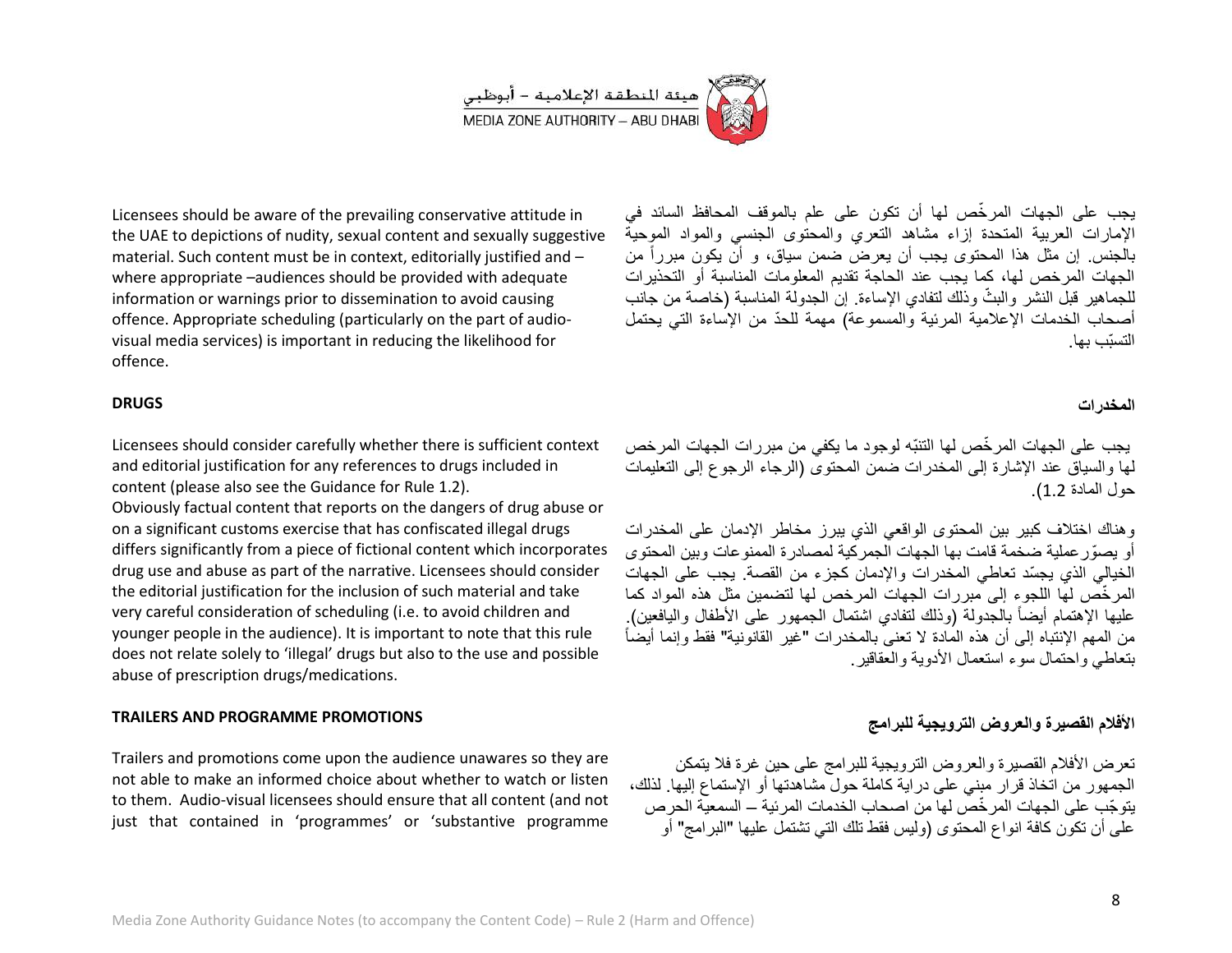

strands<sup> $1$ </sup>) is suitable for the scheduled and likely audience so as not to cause offence.

#### **RULE 2.3: CONTENT MUST NOT:**

- **(a) show detailed methods of suicide and self-harm (unless such references can be strongly editorially justified by the context);**
- **(b) use subliminal techniques to convey a message to the audience or to influence their minds without their being aware of what has occurred;**
- **(c) broadcast flashing lights and/or patterns that are capable of inducing photosensitive epilepsy. if such content is likely and unavoidable i.e. in live news footage containing rapid camera flashes, a verbal and, if appropriate, an on screen text warning before such content is transmitted is required; and**
	- **(d) make personally derogatory or critical remarks about the Leadership of the region. This reflects the particularly high regard in which the Leadership of the region is held, and general expectations of the public as to how it is represented and referred to in and by the media**

#### **SUICIDE AND SELF-HARM**

l

Licensees should not show detailed methods of suicide and self-harm unless such content can be *strongly* editorially justified. This requirement reflects concerns about the impact of real or portrayed suicide, and self-harm, on those who may be disturbed or are

"مجمو عة الفو اصل الثابتة مناسبة للجمهور وأو قات العرض كي لا تسبّب أية إساءة.

## **مادة :3.2 ال ٌجوز للمحتوى:**

- أ- عرض تفاصيل عن طرق وأساليب الإنتحار أو إيذاء النفس (إلا إذا كانت الجهات المرخّص لمها تحمل تبريراً للجهات المرخص لمها مقبولاً لضُرورة استخدام هكذا محتوى في السياق).
- ب- استخدام تقنيات البثّ اللاشعوري لنقل رسائل معيّنة للجمهور أو التأثير على عقله دون أن يعي ذلك.
- ج- استخدام الأضواء الساطعة و/أو بعض الرسومات التي قد تتسبّب بحالات صرع حساسية الضوء لدى الأفراد المعرّضين. ولكن إذا كان استخدام هذه التقنيات أمرّ لا بدّ منه خلال النشر و/أو البث، مثلاً أثناء تغطية النقارير الإخبارية المباشرة التي تتخلُّلها ومضات سريعة للكاميرا، فإنه يتعين التنويه عن ذلك بالتحذيرات اللفظية والنصوص التحذير بة على الشاشة قبل بداية نقل هكذا محتوى.
- د- توجيه النقد الإزدرائ*ي* الشخصي للقيادات في المنطقة. هذا يعكس المكانة المرموقة التي تحتلها قيادات المنطقة، والصورة التي يجب أن يعكسها الإعلام تلبية ً لتوقعات الجمهور العريض.

## **اإلنتحار وإلحاق األذى بالنفس**

لا يجب على الجهات المرخّص لها عرض طرق مفصّلة عن كيفية الإنتحار أو إلحاق الأذى بالنفس إلا في حال كان ممكناً تبرير هذا المحتوى بشدّة. يعكس هذا الشرط القلق بشأن تأثِّير الإنتحار الواقعي أو المصوّر ، إضافة إلى إلحاق الأذى بالنفس، على من هم عرصة للتَأثّر أو الإضطراب بسبب هذه المشاهد. وقد أثبتت العديد من الدراسات إلى أن

<sup>1</sup> "Substantive programme strand" means a brief item of editorial content which has a *legitimate* reason to exist i.e. it provides information to the audience on a particular subject or range of subjects such as weather, business or traffic.

<sup>&</sup>lt;sup>2</sup> "محتوى الفواصل الثابتة" مواد ذات صفة موجزة من المحتوى المرئي والمسموع التي يتم تحريرها، وتركز عول إجماع الثقار وحول حلاة الطقس، أو سير الأعمال أو حركة السير.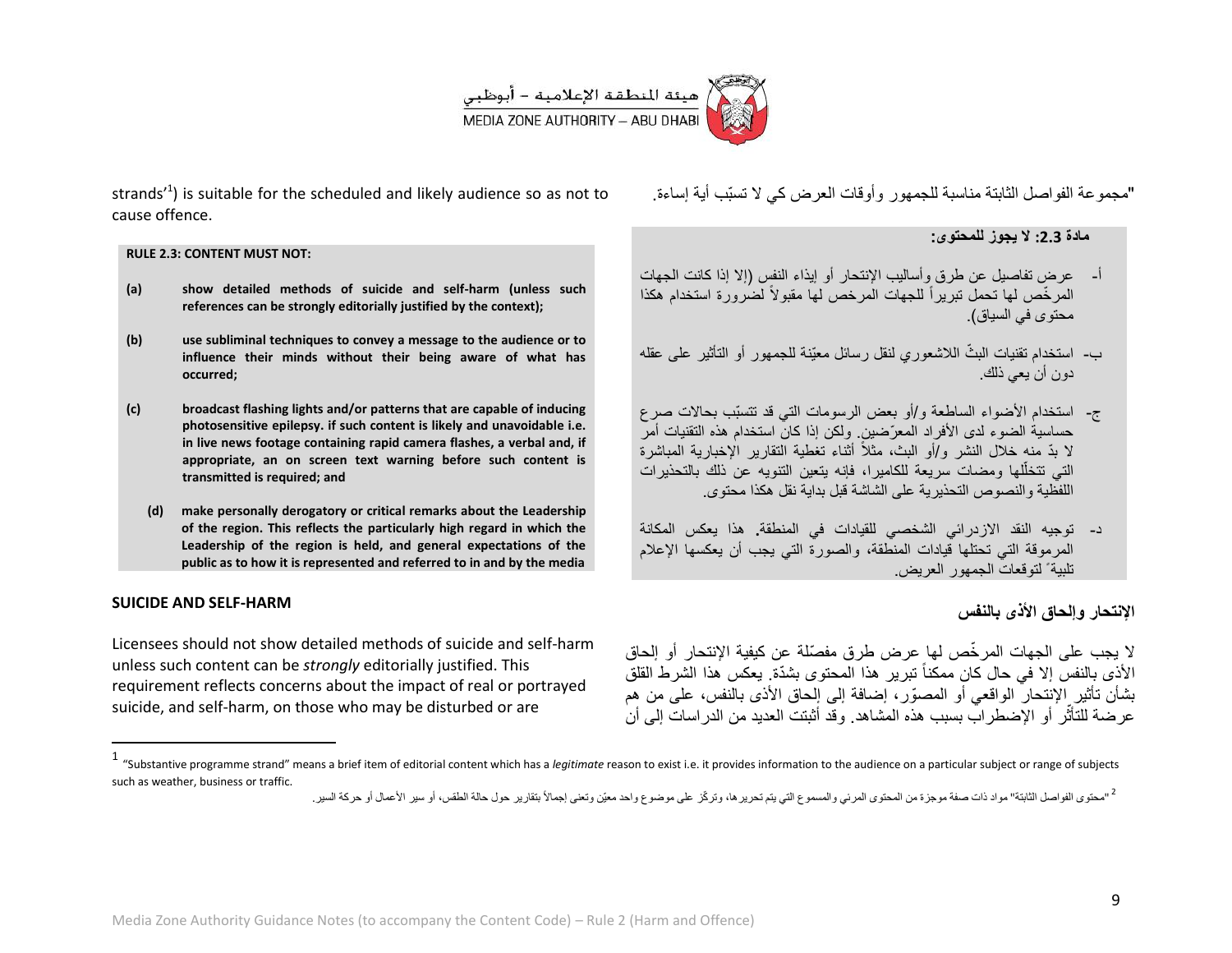

susceptible to influence. Various studies have shown that there may be a brief increase in particular methods of suicide if they have been portrayed or featured in the media. Licensees should therefore consider extremely carefully whether any detailed demonstrations and methods of suicide or self-harm are editorially justified before they disseminate them.

We should make it clear however that references to, or images purporting to show, suicide are not necessarily prohibited. It may well be that the context of a television drama that is based on a book which features a suicide prominently in the narrative, would rightly want to feature the suicide. However, what needs to be very carefully considered is how much detail of the act of suicide is shown, its aftereffects and whether the licensee has taken appropriate scheduling and the likely audience into account.

Licensees may also want to disseminate factual content that features a suicide bombing where the context for its inclusion is that it is a major news event of such significance that the potential for offence is outweighed by the editorial justification for including it. Again, the scheduling of such material (if applicable) and any information that can be provided to the audience (before it is disseminated) could serve to mitigate against the potential for any offence that might be caused by its inclusion.

#### **SUBLIMINAL TECHNIQUES**

If an item of content, however brief, can be seen by the audience then it is not subliminal. However, if an image or some text is deliberately included which is so brief that the audience cannot see that it is there or would not realize they had seen it, it is a subliminal technique and

نسبة بعض وسائل الإنتحار قد ترتفع على أرض الواقع بعد أن يتمّ عرضها أو تصوير ها في الإعلام. لذلك، يجب على الجهات المرخّص لها التأكّد بحذر بالغ ما إذا كانت ֦֧֦֧֦֚֝֝֝**֓**֚ النعليمات المفصّلة ووسائل الإنتحار أو إلحاق الأذى بالنفس مبرّرة قبل نشرها أو بثها

نوضّح مع ذلك أن عرض صور تعكس عملية الإنتحار، أو ما قد يشير إلى ذلك، ليست محظوّرة بالضرورة، ففي سياق برنامج تلفزيوني درامي مبني على كتاب ما يصوّر الإنتحار بشكل ظاهر قد يُقصد نقل مشهد الانتحار. في هذه الحالة، ما يجب أخذه بعين الإعتبار هو مقدار التوسّع في عرض تفاصيل عملية الإنتحار، والأثار الرجعية لذلك وما إذا كانت الجهات المرّخّصّ لها قد أعارت انتباهاً لجدولة البرنامج في وقتٍ مناسب فضلاً عن نوعية الجمهور المحتمل.

وقد ترغب الجهات المرخّص لمها أيضاً نشر و/أو بثّ محتوىً مبني على الوقائع ببرز عمليات انتحار ية حيث يكون السياق الذي يتضمّنها حدث إخبار ي بالّغ الأهمية لدرجة أن تبرير تضمين هذه المشاهد يفوق بأهميته احتمال التسبب بأية إساءة. ونكرّر أيضاً أن توقيت عرض مثل هذه المواد (حيث ينطبق ذلك) إضافة إلى أي توفير معلومات تنقل للجمهور (قبل النشر أو البث) قد تخدم في احتواء مدى الإساءة جراء تضمين هذه المشاهد.

## **تقنٌات العرض دون وعً الجمهور**

إذا تمكّن الجمهور من رؤية مادة في المحتوى، حتى ولو كانت موجزة، فهي بالتالي لا تعدّ قد عرضت دون وعيهم. ولكن، في حال تمّ تضمين صورة أو نصّ معيّن بقصدٍ وبطر بقة شديدة السر عة لدرجة أن الجمهور ۖ يعجز عن الإنتباه لوجودها أو لا يدرك حتى أنه شاهدها، فيعدّ بالتالي أنها عُرضت من دون وعيه؛ إن اللجوء إلى هكذا تقنية محظور